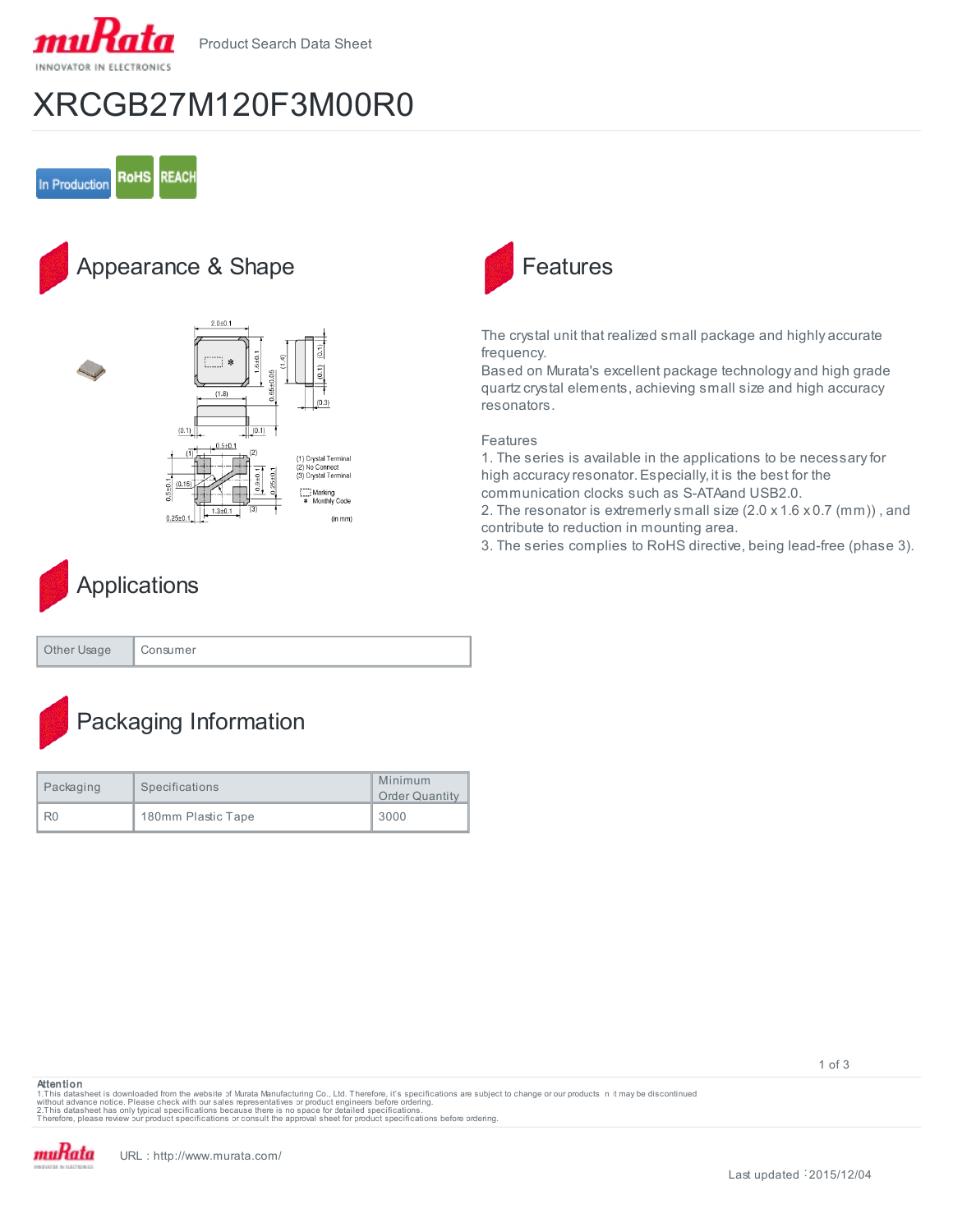

Product Search Data Sheet

# XRCGB27M120F3M00R0

## **Specifications**

| Shape                               | <b>SMD</b>                 |
|-------------------------------------|----------------------------|
| Frequency                           | 27.1200MHz                 |
| <b>Frequency Tolerance</b>          | $±30$ ppmmax. (25 $±3$ °C) |
| <b>Operating Temperature Range</b>  | -30°C to 85°C              |
| Frequency Shift by Temperature      | ±40ppmmax.                 |
| Frequency Aging                     | ±5ppmmax./year             |
| Wash                                | Not avairable              |
| Load Capacitance                    | 6pF                        |
| Equivalent Series Resistance (Max.) | $150\Omega$                |
| Drive Level(Max.)                   | 300µW                      |

**Attention**

1.This datasheet is downloaded from the website of Murata Manufacturing Co., Ltd. Therefore, it's specifications are subject to change or our products in it may be discontinued<br>without advaneet has only typical specificati